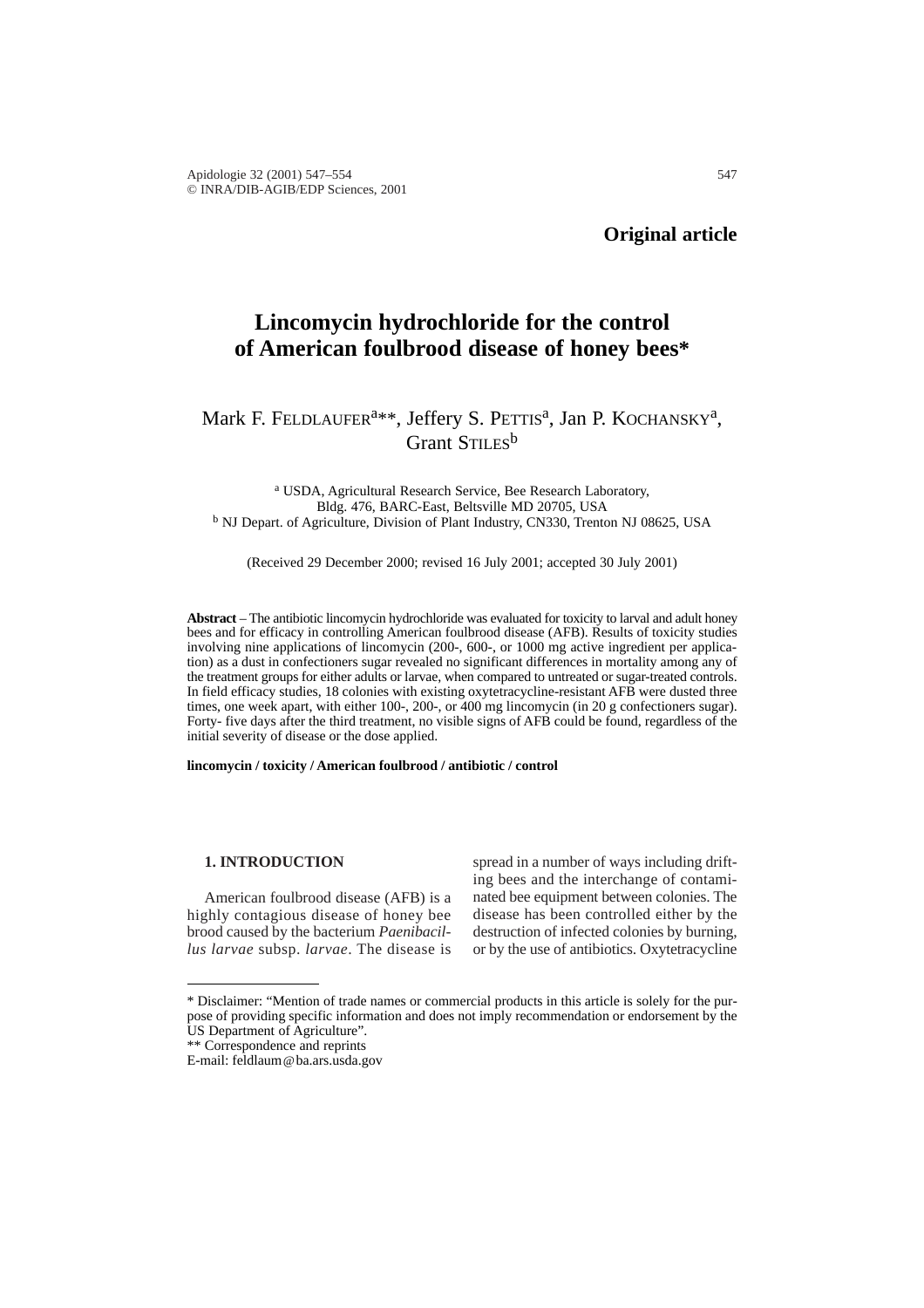hydrochloride ( $\text{OTC} = \text{Term}$ ycin®) remains the only approved drug treatment available in the United States for the prevention and control of AFB (see Shimanuki, 1997). As late as 1993, no difference in sensitivity to OTC could be detected in laboratory disk diffusion assays using *P. larvae* spores collected prior to and after the introduction of OTC (Shimanuki and Knox, 1994). However, in 1996 reports from Argentina indicated possible drug resistance (Alippi, 1996). Since those initial findings, foulbrood resistant to OTC treatment has been documented in the literature (Alippi, 2000; Miyagi et al., 2000) and by our diagnostic service in 24 states (unpublished data).

Laboratory screening of antibiotics indicated that the lincosaminide lincomycin effectively inhibited the growth of OTCresistant *P. larvae* (Kochansky et al., 2001). We therefore undertook a study to determine the safety of lincomycin to immature and adult honey bees, and the efficacy of lincomycin against OTC-resistant American foulbrood under field conditions.

## **2. MATERIALS AND METHODS**

## **2.1. Antibiotic and doses**

Lincomycin hydrochloride was purchased commercially as Lincomix® Soluble Powder (Pharmacia & Upjohn, Kalamazoo MI). All antibiotic treatments were prepared as a dust in 20 g confectioners sugar, and applied across the top bars of frames in the brood chamber. We chose 200 mg lincomycin applied three times, one week apart, as our targeted dose and treatment regime, respectively. The choice of 200 mg lincomycin was based on microbiological assay in which comparable zones of inhibition were observed between lincomycin and OTC (Kochansky et al., 2001). The treatment regime is similar to that currently used for OTC dust, and results in a total colony exposure of 600 mg antibiotic.

#### **2.2. Target animal safety**

## *2.2.1. Colonies and treatments*

Twenty queenright colonies with no visible signs of disease and containing no surplus honey were maintained in 2-story, 10-frame Langstroth hives in Beltsville MD. We chose 200 mg lincomycin as our targeted dose, but also examined higher doses  $(600 \text{ mg} = 3X; 1000 \text{ mg} = 5X)$  for toxicity to bees to fulfill FDA requirements for target animal safety. Therefore, colonies were randomly subdivided into five treatment groups consisting of (1) untreated control (no sugar; no drug); (2) sugar treated control (no drug); (3) 200 mg lincomycin hydrochloride; (4) 600 mg lincomycin hydrochloride; and (5) 1000 mg lincomycin hydrochloride. Each treated group (2–5) received an application every seven days, until a total of nine applications were made. This represents three times what we would consider a normal treatment regime, but was included to meet Food and Drug Administration (FDA) requirements for target animal safety. The study began on July 20, 2000 and was terminated 68 days later on September 25, 2000.

## *2.2.2. Monitoring adult mortality*

Test colonies were maintained on a concrete pad, and an area  $(0.25 \text{ m}^2)$  at each colony entrance was marked with indelible crayon. Dead adult bees in the marked area were recorded one-day, four-days and sevendays after each treatment for the duration of the study. After each recording, dead bees were removed from the marked area. During the study, the presence of immature brood was used as an indication of a viable laying queen. At the end of the study, the queen was visually observed.

## *2.2.3. Monitoring larval mortality*

Two areas (100 cells each; approx. 25 cm<sup>2</sup> each) on a frame containing larval bees were marked in every colony immediately prior to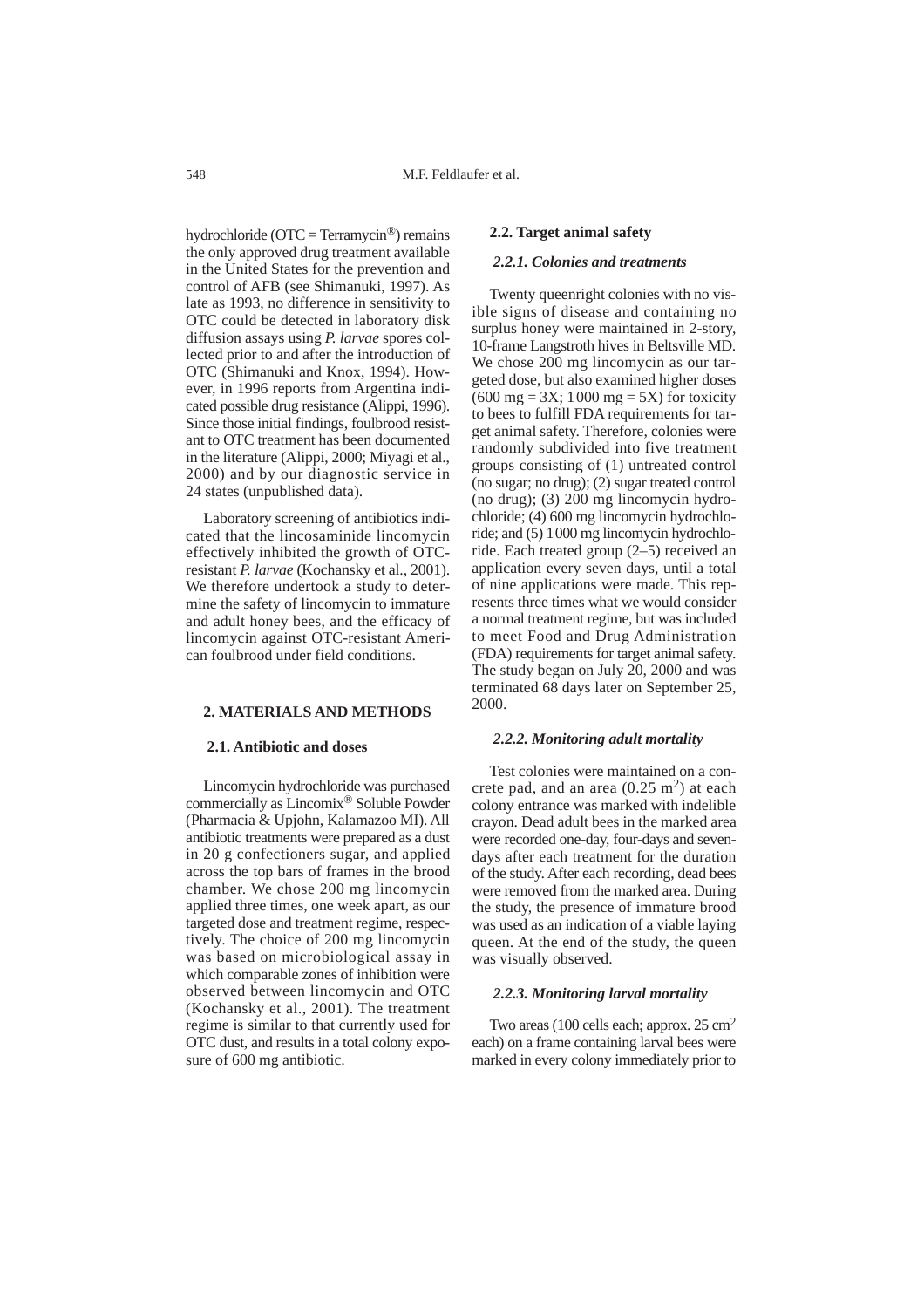the first, fourth and eighth treatment. The number of larvae in each area was recorded and seven days post-treatment, the number of capped cells in each area was used as a measure of toxicity to larval bees. Eighteen days post-treatment, marked areas were inspected for emerging/emerged brood. Due to a dearth of pollen and nectar, all colonies were fed four liters sugar syrup (sugar:water; 2:1) and were given a 300 g pollen patty (pollen:sugar; 4:1) two weeks prior to the eighth treatment, to ensure immature brood for the last portion of the larval toxicity study.

#### *2.2.4. Data analysis*

#### *2.2.4.1. Adults*

Counts of dead adult bees (Y) were transformed using  $log(Y + 1)$  to remove the dependency of the variance on the mean. ANOVA on the transformed counts were conducted using Proc Mixed (SAS Institute, 1997). Our independent variables were treatment (200, 600, 1000 mg lincomycin; untreated; and sugar-treated), number of days following treatment (one, four, seven), and time of year (seasonal). For these analyses, various repeated measures covariance structures were estimated, with colony as the repeated measure. A compound symmetric covariance structure was preferred on both AIC and BIC measures (see SAS Institute, 1997). Power analysis was performed using the repeated measures module of the Pass 2000 software (Pass, 2000).

#### *2.2.4.2. Larvae*

The proportions of larvae sealed seven days post-treatment relative to the number of initial larvae marked were transformed using a standard arcsine transformation (sine–1 (square root of Y)). An ANOVA of the transformed proportions was run using Proc Mixed (SAS, 1997). Our independent variables were treatment (200, 600, 1000 mg lincomycin; untreated; and sugar-treated) and time of year (seasonal, i.e. beginning, middle and end of study). As with adults,

we used a repeated measures compound symmetric covariance structure, with colony as the repeated measure.

#### **2.3. Field efficacy**

#### *2.3.1. Colonies and treatments*

A quarantine apiary was established in Pennsville NJ, consisting of 19 colonies with visible AFB. These colonies were previously treated by the owner with Terramycin® patties earlier in the year, but remained resistant to treatment. Comb samples from all colonies were subsequently tested in Beltsville MD by disk diffusion and indicated resistant *P. larvae*.

Colonies were scored as to their degree of disease similar to Hitchcock et al. (1970). The disease was considered "light", if fewer than 10 diseased cells per colony were found; "moderate", if 11–100 diseased cells per colony were found; and "severe", if greater than 100 diseased cells were found per colony. Based on this scoring system, four colonies were considered "light", six colonies "moderate", and nine, "severe". Colonies were dusted with lincomycin in 20 g confectioners sugar three times, one week apart, in doses of either 100 mg, 200 mg or 400 mg active ingredient per application. This represents the targeted dose (200 mg), and additional doses (one-half the targeted dose and twice the targeted dose) required by FDA for antibiotic efficacy studies. Table I presents the individual doses administered to the colonies in our study. Colonies were re-scored with regard to their disease rating prior to the third treatment and subsequently evaluated 45-days after the third treatment. Colonies in which there were no visible signs of new disease at this time were considered recovered.

## *2.3.2. Data analysis*

The number of colonies rated as either "diseased" or "recovered" (no disease) at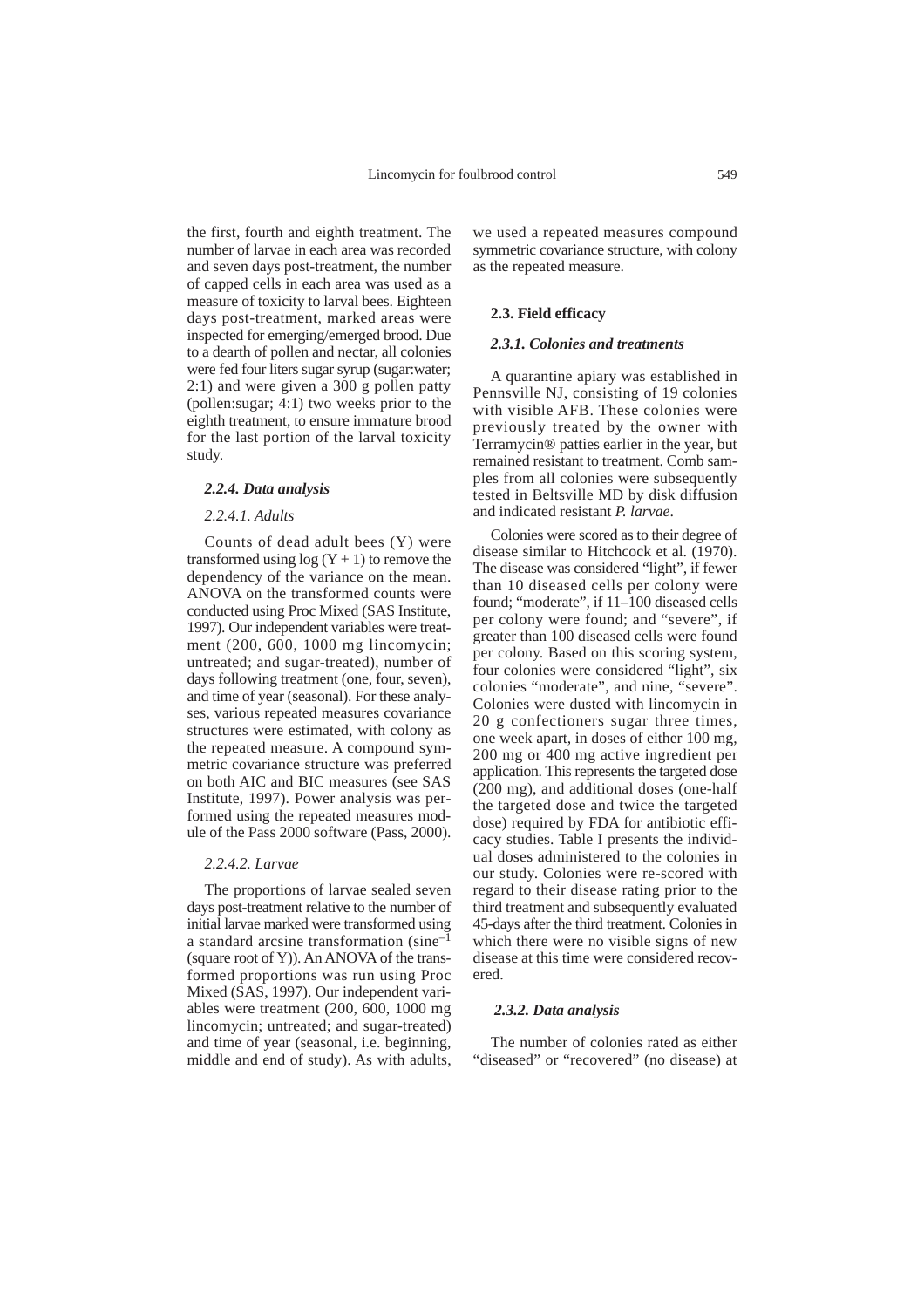Table I. Dosages of lincomycin applied to field colonies with OTC-resistant AFB<sup>1</sup>.

| Colony disease rating <sup>2</sup> | Number of colonies receiving |                     |                     |
|------------------------------------|------------------------------|---------------------|---------------------|
|                                    | $100 \text{ mg}$             | $200 \,\mathrm{mg}$ | $400 \,\mathrm{mg}$ |
|                                    |                              |                     |                     |
| Light<br>Moderate                  |                              |                     |                     |
| Severe                             |                              |                     |                     |

<sup>1</sup> Colonies were treated with either 100-, 200-, or 400-mg lincomycin as a dust in 20 g confectioners sugar, three times, one week apart.

<sup>2</sup> Colonies were rated according to Hitchcock et al. (1970). See "Materials and Methods" (Sect. 2.3.1).

the beginning and end of the study was analyzed using a  $2 \times 2$  contingency table and chi-square.

## **3. RESULTS**

#### **3.1. Target animal safety**

The average mortality of adult and larval honey bees treated with various doses of lincomycin in a sugar dust is summarized in Table II. ANOVA of the individual transformed data (not shown) revealed no differences in mortality among any of the treatment groups for either adults ( $p > 0.15$ ) or larvae ( $p > 0.45$ ). For adults, there was no significant difference in mortality  $(p > 0.09)$ on the number of days following treatment (one, four, or seven days after treatment). While there was a significant seasonal effect (counts of dead bees increased with time over the course of the study) for both adults (*p* < 0.0001) and larvae (*p* < 0.0001), this was not attributable to the treatments, as there were no significant interaction effects (all  $p > 0.05$ ). The power analysis of the treatment effect for adults was estimated at 97%. Due to the smaller larval sample size, the power on the test of treatment effects for larvae was only 60%. However, the

**Table II.** Average mortality of adult and larval honey bees (mean±SE) from colonies treated weekly for nine weeks with varying doses of lincomycin.

|                                         | Treatment <sup>1</sup> |             |                  |                     |             |  |
|-----------------------------------------|------------------------|-------------|------------------|---------------------|-------------|--|
|                                         | Untreated              | Sugar       | $200 \text{ mg}$ | $600 \,\mathrm{mg}$ | $1000$ mg   |  |
| Average No.<br>$dead$ bees <sup>2</sup> | $3.1 + 0.3$            | $2.8 + 0.4$ | $4.7 + 0.5$      | $4.1 + 0.5$         | $5.7 + 0.7$ |  |
| % Larval <sup>3</sup><br>mortality      | $6.3 + 0.8$            | $9.5 + 1.2$ | $6.7 + 1.5$      | $6.6 + 1.1$         | $6.7 + 0.9$ |  |

<sup>1</sup> Antibiotic treatment was as a dust in 20 g confectioners sugar applied across the top bars of frames in the brood chamber.

<sup>2</sup> Dead adult bees counts were recorded three times a week from a marked area  $(0.25 \text{ m}^2)$  in front of each hive  $(n = 27$  observations/colony; 4 colonies/treatment).<br><sup>3</sup> The proportions of larvae sealed seven days post-treatment relative to the number of initial larvae present in a

100-cell area were recorded. Larval mortality data was calculated by subtracting this proportion from "1" and multiplying by "100" (*n* = 6 observations/colony; 4 colonies/treatment).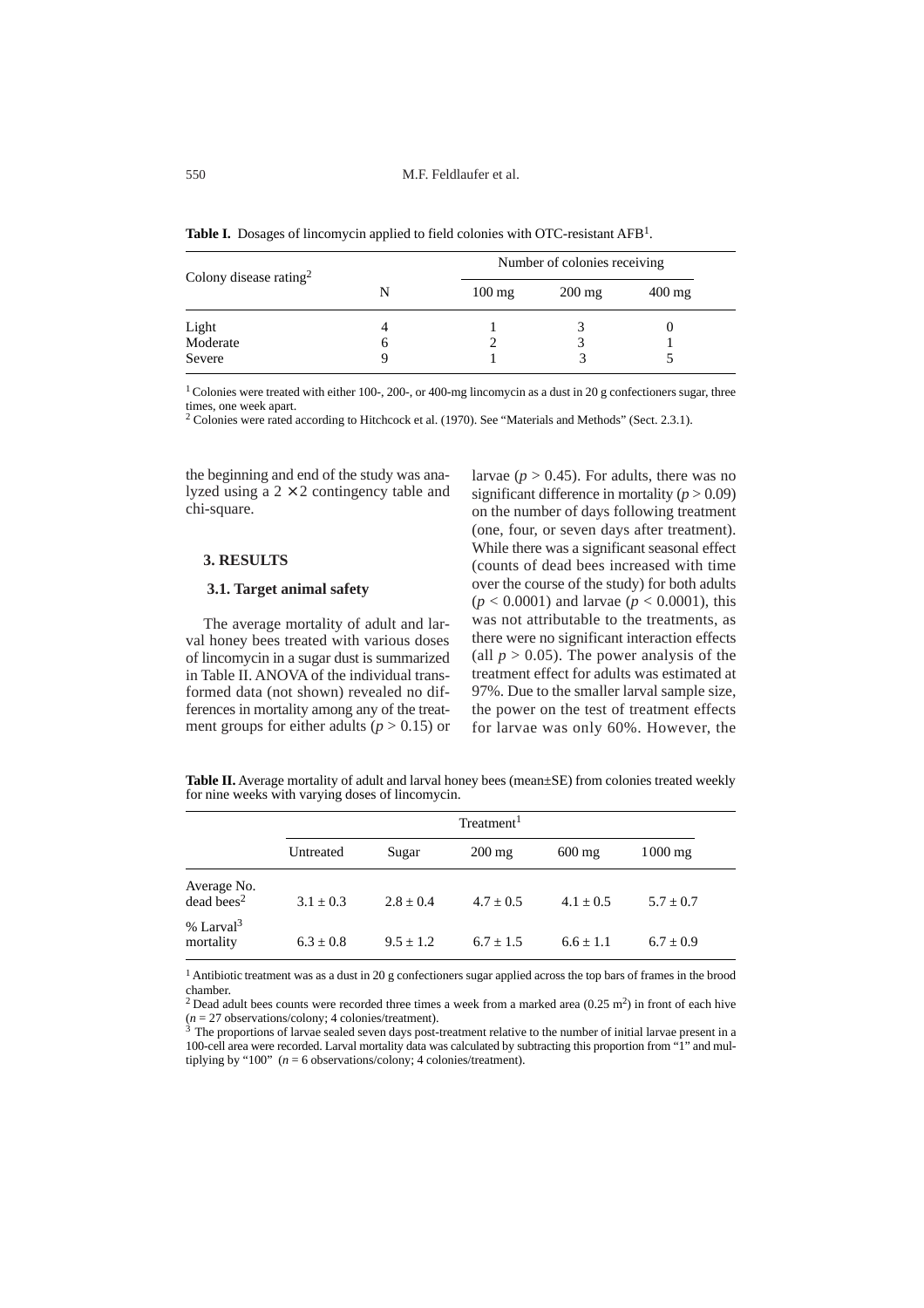treatment *p*-value is so large ( $p > 0.45$ ), it is reasonable to conclude there is no significant treatment effect. All inspections for emerged or emerging bees eighteen days post treatment in the larval portion of this study revealed no abnormalities.

No queens were superseded during the study as all marked queens were accounted for when the study was terminated.

#### **3.2. Field efficacy**

The ability of lincomycin to control AFB in colonies infected with OTC-resistant *P. larvae* is summarized in Table III. Nineteen colonies with varying degrees of AFB were dusted with different doses of lincomycin. One colony with "severe" disease was found to be queenless one week into the study and was removed. Of the eighteen remaining colonies, most showed marked signs of improvement after two treatments. At this rating time, only two colonies, one scored "severe", the other scored "moderate", remained in their initial groups. All other colonies improved their score. None of the eighteen colonies showed any visible signs of disease when examined 45- days after the last treatment, regardless of the dose of lincomycin received (*p* < 0.001; chi-square).

#### **4. DISCUSSION**

While different cultural methods have been proposed for controlling AFB (see Shimanuki, 1997; Van Eaton, 2000), as well as breeding hygienic bees that diligently remove AFB-infected larvae (Spivak and Gilliam, 1998; Spivak and Reuter, 1998), antibiotics still remain a valuable tool. We have shown that the lincosaminide antibiotic lincomycin, when applied to honey bee colonies as a dust in confectioners sugar, is effective in controlling OTC-resistant AFB. Colonies with existing AFB and resistant to treatment with Terramycin® were shown to be free of any disease 45 days after a third dusting with lincomycin. Furthermore, we demonstrated that lincomycin dusts are not toxic to either adult or larval honey bees. This was evident when three- and five-times the envisioned dose was applied to colonies for a period of nine weeks, three-times the envisioned treatment regime. The macrolide antibiotic tylosin also has been shown to be relatively non-toxic to bees and effective in controlling AFB (Hitchcock et al., 1970;

Table III. Efficacy of lincomycin in controlling oxytetracycline-resistant AFB<sup>1</sup>.

| Colony disease rating <sup>2</sup> |                       | Number of colonies      |                                  |  |
|------------------------------------|-----------------------|-------------------------|----------------------------------|--|
|                                    | Prior to<br>treatment | After two<br>treatments | 45 days after<br>third treatment |  |
| Light                              | 4                     |                         |                                  |  |
| Moderate                           | 6                     | 4                       | 0                                |  |
| Severe                             | 9                     | 1 <sup>3</sup>          | $\theta$                         |  |
| Recovered <sup>4</sup>             |                       |                         | 18                               |  |

<sup>1</sup> Colonies were treated with either 100-, 200, or 400-mg lincomycin as a dust in 20 g confectioners sugar, three times, one week apart. Table does not distinguish between the levels of treatment.

<sup>2</sup> Colonies were rated according to Hitchcock et al. (1970). See "Materials and Methods" (Sect. 2.3.1).

<sup>3</sup> A second colony rated "severe" was found to be queenless and was removed from the study.

4 Colonies with no visible sign of AFB 45 days after the third treatment were considered "recovered".

<sup>5</sup> Ten colonies showed no sign of AFB, but did not fit our definition of "recovered", since the third treatment had not been applied.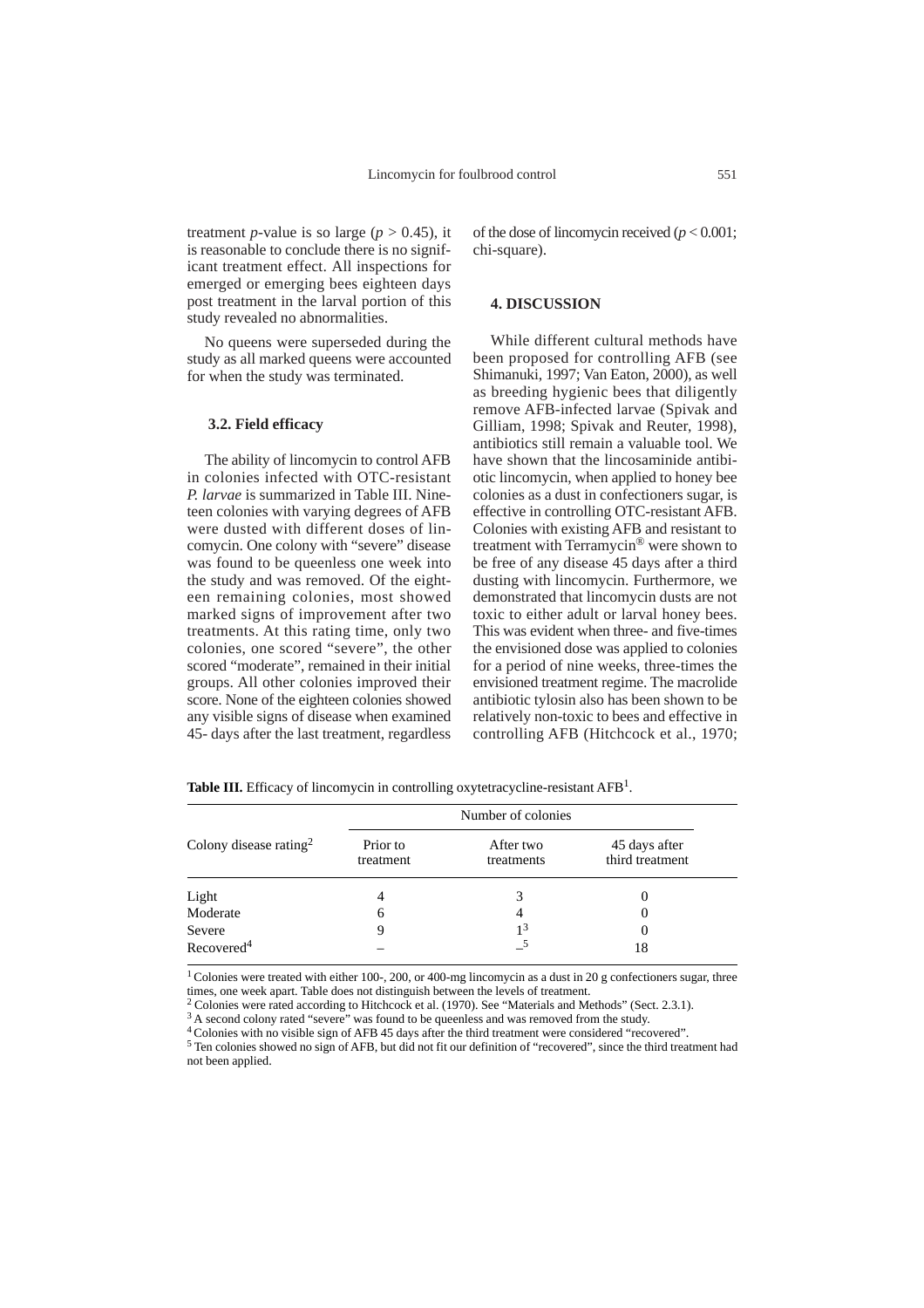Peng et al., 1996), including OTC-resistant strains (Kochansky et al., 2001). Both lincomycin and tylosin should play a valuable role in the control of OTC-resistant AFB, as they are structurally dissimilar to each other and to oxytetracycline, thereby reducing the possibility of cross resistance.

#### **ACKNOWLEDGEMENTS**

We thank M. Kramer, Biometrical Consulting Services, Beltsville MD for statistical analyses. We also thank B. Harvey, A. Park, D. Vincent, and K. Wilzer for valuable technical assistance.

**Résumé – L'hydrochlorure de lincomycine comme moyen de lutte contre la loque américaine.** La loque américaine (AFB) est une maladie hautement contagieuse du couvain d'abeilles (*Apis mellifera* L.) causée parla bactérie *Paenibacillus larvae* subsp. *larvae*. L'hydrochlorure d'oxytetracycline (OTC = Terramycine<sup>®</sup>) reste le seul traitement médicamenteux autorisé aux États-Unis pour la prévention et la lutte contre l'AFB. Pourtant des cas de loque américaine résistante à l'OTC ont été récemment signalés. Le criblage des antibiotiques au laboratoire a montré que le lincosaminide lyncomycine inhibait efficacement la croissance de *P. larvae* résistant à l'OTC. Une étude a été entreprise pour déterminer la sécurité de la lincomycine vis-à-vis des abeilles immatures et adultes et l'efficacité en conditions naturelles de la lincomycine contre la loque américaine résistante à l'OTC. Vingt colonies avec reine ne présentant pas de signes de maladie et ne contenant pas de surplus de miel ont été maintenues à Beltsville, Maryland. Nous avons choisi 200 mg de lincomycine comme dose ciblée mais avons également examiné des doses plus fortes de toxicité pour les abeilles. Les colonies ont été subdivisées en cinq groupes de traitement : (1) témoin non traité (ni sucre, ni médicament), (2) témoin traité au sucre (pas de médicament), (3)

200 mg d'hydrochlorure de lincomycine, (4) 500 mg d'hydrochlorure de lincomycine et (5) 1000 mg d'hydrochlorure de lincomycine. Chacun des groupes 2–5 a été traité tous les sept jours et a reçu un total de neuf traitements. Cela représente trois fois ce que nous considérons comme étant un régime normal de traitement. Les abeilles trouvées mortes sur une surface de  $0.25$  m<sup>2</sup> devant la ruche ont été comptées un jour, quatre jours et sept jours après chaque traitement. Pour la mortalité larvaire nous avons délimité dans chaque colonie deux surfaces de 100 cellules chacune (environ  $25 \text{ cm}^2$ ) sur un rayon contenant des larves d'abeilles juste avant le premier, le quatrième et le huitième traitement. Sept jours après le traitement, la présence de couvain operculé dans chaque zone délimitée a été notée et utilisée comme indication de non toxicité visà-vis des larves. Pour les études d'efficacité, nous avons mis en quarantaine un rucher constitué de colonies présentant des signes patents de loque américaine. Ces colonies avaient été traitées auparavant à la Terramycine®, mais étaient restées résistantes au traitement. Les colonies ont été saupoudrées de lincomycine mélangée à 20 g de sucre trois fois à une semaine d'intervalle aux doses de 100 mg, 200 mg ou 400 mg de substance active par application. Le degré d'atteinte des colonies a été réévalué avant le troisième traitement puis à nouveau 45 jours après. Les colonies sans signes apparents de nouvelle maladie ont été considérées comme guéries. Le tableau II donne la mortalité moyenne des abeilles adultes et des larves traitées aux différentes doses de lincomycine mélangée à du sucre en poudre. L'ANOVA des données individuelles transformées (non mentionnées) n'a pas montré de différence dans la mortalité entre aucun des divers groupes, que ce soit pour les adultes ou pour les larves. Il n'y a pas eu d'interactions significatives. Le tableau III indique la capacité de la lincomycine à contrôler la loque américaine dans les colonies infectées avec *P. larvae* résistant à l'OTC. 19 colonies atteintes à des degrés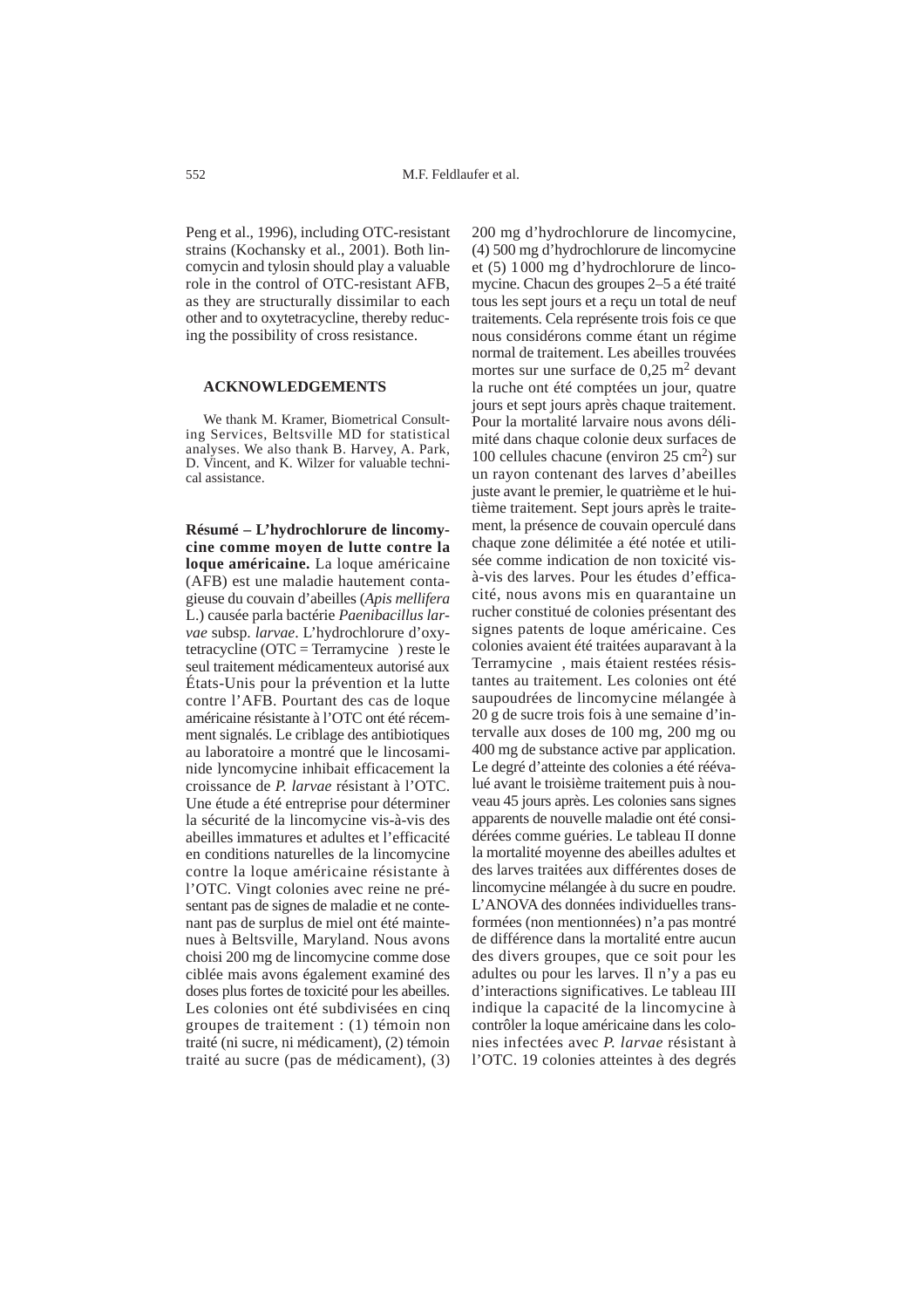divers de la maladie ont été saupoudrées avec différentes doses de liconmycine. Une colonie gravement atteinte a été trouvée orpheline une semaine après le début de l'étude et a été éliminée. Des 18 colonies restantes, aucune n'a montré de signes visibles de maladie lorsqu'elles ont été examinées 45 jours après le dernier traitement, quelle que soit la dose de lincomycine reçue. Nous pensons que la lincomycine, appliquée en poudre, est une alternative valable à la Terramycine<sup>®</sup> pour contrôler la loque américaine.

## **loque américaine / lutte chimique / lincomycine /antibiotique / toxicité**

**Zusammenfassung – Lincomycinhydrochlorid zur Bekämpfung der Amerikanischen Faulbrut bei Honigbienen.** Die Amerikanische Faulbrut (AFB) ist eine hoch ansteckende Krankheit der Brut der Honigbienen und wird durch das Bakterium *Paenibacillus larvae* subsp. *larvae* verursacht. Oxytetracyclinhydrochlorid (OTC = Terramycin®) bleibt das einzige zur Behandlung zugelassene Mittel in den Vereinigten Staaten von Amerika zur Prävention und Behandlung der AFB. Kürzlich wurde aber eine Resistenz der Faulbrut gegen OTC dokumentiert. Beim Screening von Antibiotika im Labor zeigte Lincosaminid Lincomycin eine effektive Hemmung des Wachstums von OTC-resistenten *P. larvae.* Eine Untersuchung schloss sich an, um die Sicherheit von Lincomycin auf Brut und adulte Honigbienen und die Wirksamkeit von Lincomycin gegen OTC-resistente AFB Stämme zu bestimmen. Zwanzig weiselrichtige Völker ohne erkennbare Anzeichen der Krankheit wurden in Beltsville MD gehalten. Wir wählten 200 mg Lincomycin als unsere Zieldosis, aber nahmen auch höhere Dosen für die Untersuchung der Toxizität für Bienen. Dafür wurden die Völker zufällig in 5 Versuchsgruppen unterteilt, die folgendermaβen behandelt wurden: (1) unbehandelte Kontrolle (kein Zucker, kein

Behandlungsmittel), (2) mit Zucker gefütterte Kontrollen (kein Behandlungsmittel), (3) Behandlung mit 200 mg Lincomycinhydrochlorid, (4) mit 600mg Lincomycinhydrochlorid und (5) mit 1000 mg Lincomycinhydrochlorid. Bei allen behandelten Völkern wurde die Applikation alle 7 Tage wiederholt bis insgesamt 9 Behandlungen durchgeführt waren. Das entspricht dreimal so viel wie wir mit normaler Behandlungsvorschrift erwarten. Tote Bienen wurden auf einer 0,25 m<sup>2</sup> markierten Fläche vor jedem Volk bestimmt, und zwar in Abständen von 1 Tag, 4 und 7 Tagen nach jeder Behandlung. Um die Mortalität der Larven zu bestimmen, wurden 2 Brutbereiche (jeweils 100 Zellen, etwa  $25 \text{ cm}^2$ ) in jedem Volk vor der ersten, der 4 und 8. Behandlung markiert. Sieben Tage nach der Behandlung wurde das Vorhandensein von verdeckelter Brut in jedem markierten Bereich bestimmt und als Indikation für eine nicht vorkommende Toxizität für die Brut benutzt. Für die Wirksamkeitsstudien wurde ein Quarantäne-Bienenstand mit sichtbaren Symptomen der AFB eingerichtet. Diese Völker waren zuvor mit Terramycin® behandelt worden, hatten aber nicht auf die Behandlung reagiert. Die Völker wurden im Abstand von jeweils 1 Woche 3 mal mit Lincomycin in 20 g Puderzucker eingestäubt, und zwar mit 100 mg, 200 mg oder 400 mg der aktiven Substanz pro Behandlung. Die Völker wurden noch einmal vor der 3. Behandlung bewertet und dann noch einmal 45 Tage nach der 3. Behandlung. Völker, die keine sichtbaren Zeichen der Krankheit aufwiesen, wurden als geheilt klassifiziert.

Der mittlere Mortalität von adulten Bienen und der Brut, die mit verschiedenen Dosen Lincomycin in Puderzucker behandelt wurden, sind in Tabelle II zusammengefasst. ANOVA der individuell transformierten Daten (nicht gezeigt) erwies weder bei den Adulten noch bei der Brut Unterschiede in der Mortalität zwischen irgendeiner der Behandlungsgruppen. Auch gab es keine signifikanten Effekte von Interaktionen. Die